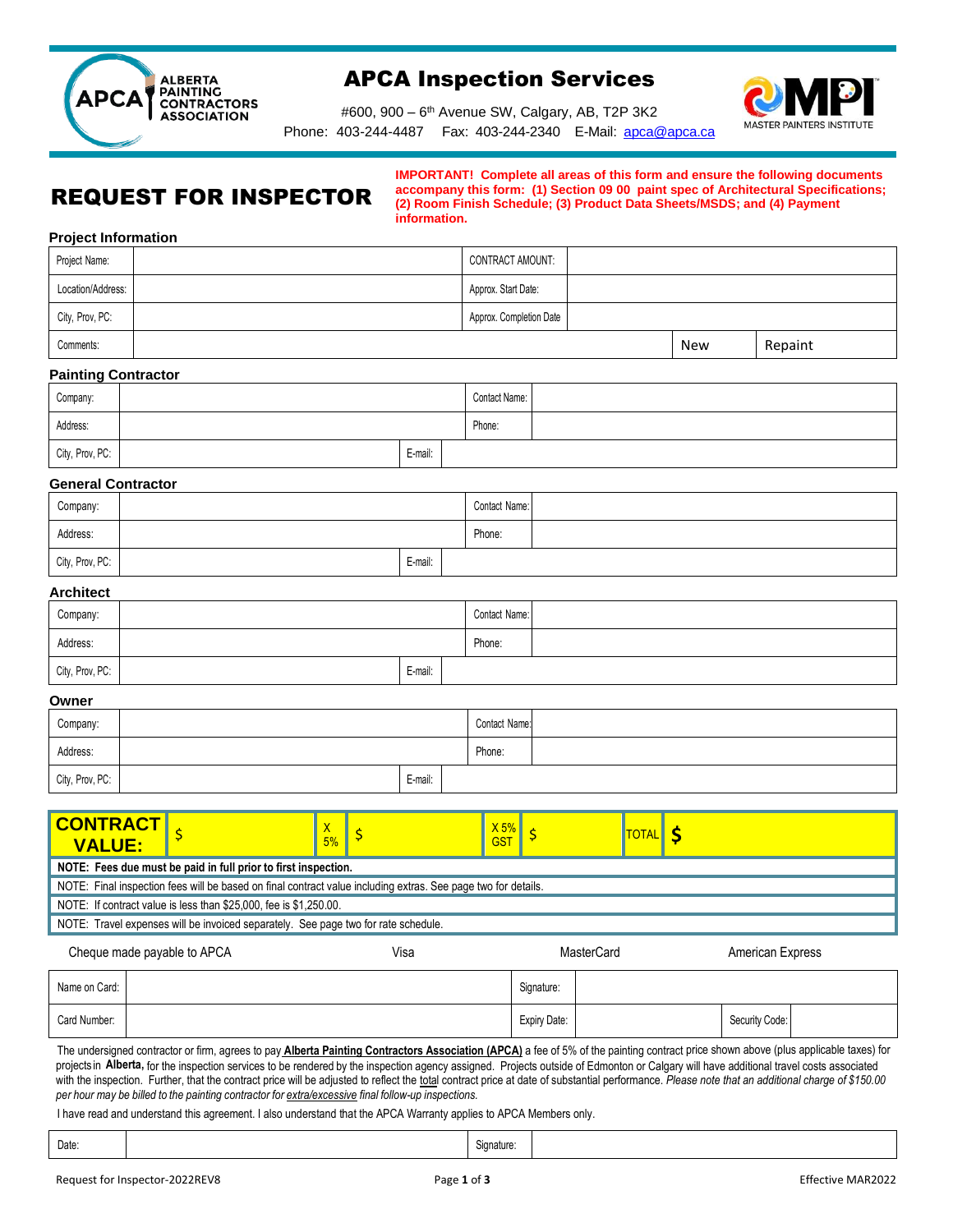

# APCA Inspection Services



#600, 900 – 6 th Avenue SW, Calgary, AB, T2P 3K2 Phone: 403-244-4487 Fax: 403-244-2340 E-Mail: [apca@apca.ca](mailto:apca@apca.ca)

# PAGE 2: ADDITIONAL CHARGES

## **TRAVEL RATE SCHEDULE**

| Travel Expenses outside of Calgary/Edmonton city limits will be calculated as follows and invoiced separately: |                                                     |  |  |  |  |  |
|----------------------------------------------------------------------------------------------------------------|-----------------------------------------------------|--|--|--|--|--|
| Mileage                                                                                                        | \$0.60/km (incl. mileage and inspector travel time) |  |  |  |  |  |
| Accommodations                                                                                                 | \$200.00/night maximum                              |  |  |  |  |  |
| <b>Meals</b>                                                                                                   | \$85.00/day maximum                                 |  |  |  |  |  |
| Airfare                                                                                                        | As required + \$60/hour flying time                 |  |  |  |  |  |

## **FLAT RATE CITIES**

| From Calgary to: (round trip)                           |               |
|---------------------------------------------------------|---------------|
| Airdrie, Chestermere                                    | \$32.00       |
| Banff                                                   | \$185.00      |
| Bragg Creek, Cochrane, Okotoks, Priddis                 | \$45.00       |
| Canmore                                                 | 160.00        |
| Carsland, Carstairs, High River, Strathmore             | \$60.00       |
| Lethbridge                                              | \$240.00      |
| Medicine Hat                                            | \$360.00      |
| Olds                                                    | \$100.00      |
| <b>Red Deer</b>                                         | \$160.00      |
| From Edmonton to: (round trip)                          |               |
| Beaumont, Fort Saskatchewan, Leduc, Nisku, Spruce Grove | \$35.00       |
| Camrose                                                 | \$110.00      |
| Fort McMurray, Grande Prairie                           | Price per job |
| <b>Red Deer</b>                                         | \$175.00      |
| <b>Sherwood Park</b>                                    | \$20.00       |
| Wetaskiwin                                              | \$75.00       |

## **OTHER SERVICES**

| Independent Consults/Reviews | \$175/hour, minimum 4 hours |
|------------------------------|-----------------------------|
| Spec Reviewing/Writing       | \$150/hour, minimum 4 hours |

- *The final inspection fee is based on the final painting contract value. Please be sure, when pricing extras or change orders, to include the APCA inspection fee of 5% plus GST as well. These changes will be inspected and for any increase in value between what the original RFI was submitted and the end value, APCA will submit an invoice to the painting contractor for the 5% inspection fee on that difference.*
- *Please note that the APCA warranty is ONLY ISSUED to an APCA member.*
- *Membership can be obtained by visiting our website.*